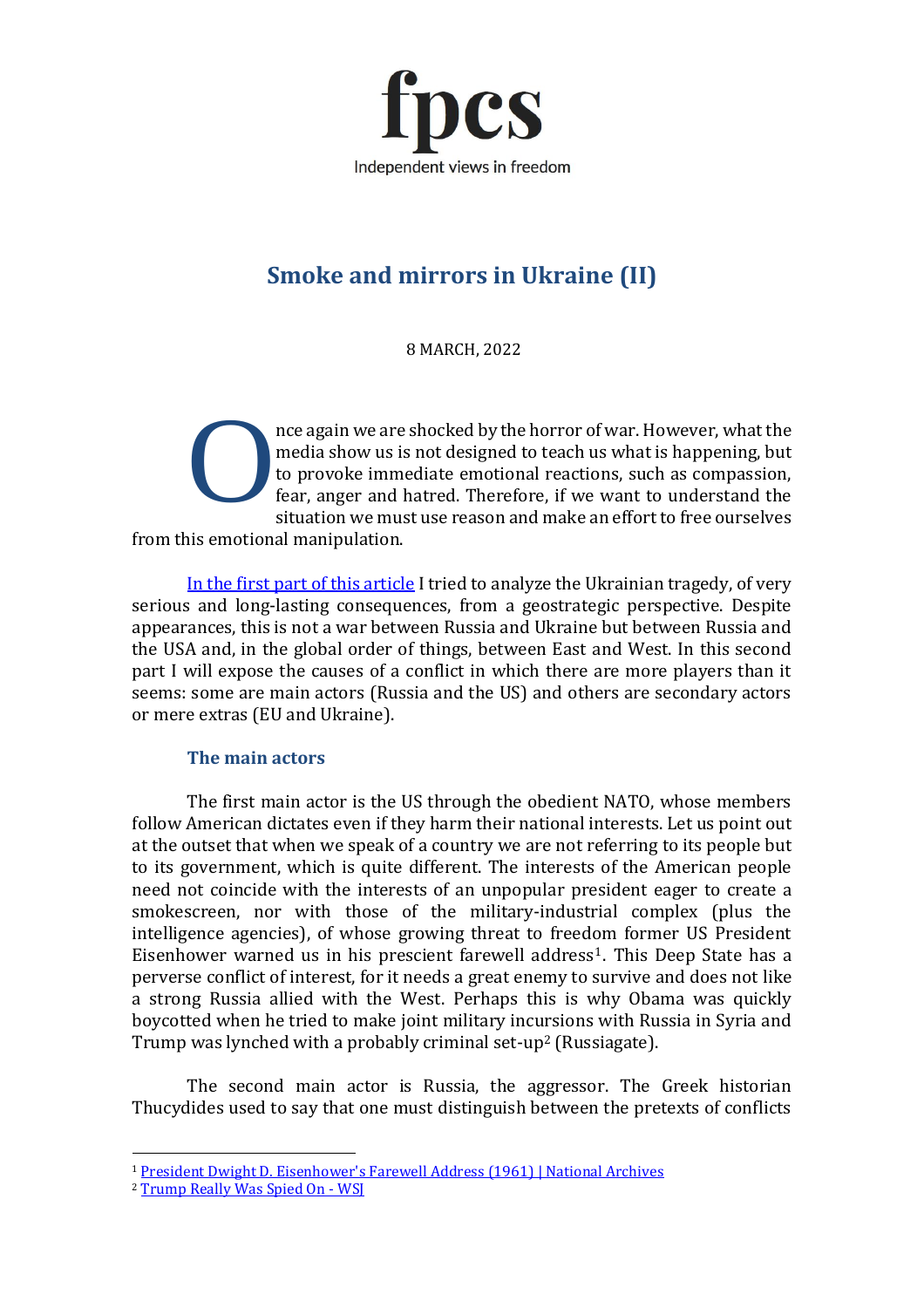

and their ultimate causes. The pretext used by Russia to intervene in Ukraine is the "genocide" in the Russophile region of eastern Ukraine, a gross hyperbole of a conflict in which it itself is involved and which has caused thousands of deaths. This artificial trigger has been the argument for the de facto recognition of the independence of Eastern Ukraine and the signing of a mutual protection agreement with the two new "republics" to give a "legal" veneer to its obviously illegal military intervention. But the real objectives of the Russian intervention are others: to ensure that its strategic naval base of Sevastopol in Crimea remains in Russian hands and to get Ukraine to commit to neutrality by renouncing NATO. Some claim that Russia wants to annex Ukraine. However, occupying Ukraine would mean precisely what Russia wants to avoid, i.e., having more common border with NATO and not a neutral buffer state. If the goal was the recovery of the Empire, why not start with Belarus, so close culturally and ruled by a vassal regime? Finally, the interests of the Russian people do not necessarily coincide with the interests of Putin and his government, which, like those of all power junkies, is to perpetuate themselves in power.

#### **Secondary actors**

The EU is a secondary actor in the role of the loser. What was exactly the conflict between Europe - Germany or France - and Russia? Remember the good relationship between Merkel and Putin? However, with its reckless weakness, the EU has been dragged by the US into a conflict with its main energy supplier and has abandoned the defense of its own citizens' interests. Germany's radical U-turn from equanimity to belligerence in 24 hours by selling to Ukraine precisely the weapons that can do most damage to Russia, such as the Stinger surface-to-air missiles (of unfortunate memory for the Russians, since they changed the course of the humiliating USSR-Afghanistan war) and anti-tank missiles equivalent to the American Javelin, is not only strange, but will be studied in the future as a paradigm of self-harming behavior equivalent to the abandonment of nuclear energy. Who knows in whose hands these missiles will end up in a semi-failed state like Ukraine, where for some militias they are perhaps the closest thing to a cashier's check.

The second secondary actor is Ukraine itself, the assaulted country, today led by a neophyte surprised that the US first encouraged him to fight and later left him hanging. His decision to arm the population without offering them any training is tantamount to sending them to their deaths against a professional army and shows, at best, little wisdom, and at worst, a determination to sacrifice them in order to damage Russia's image. Will these poor Ukrainians be counted as civilian casualties or as armed fighters? And will these weapons be returned at the end of the conflict? Given their geopolitical situation, it is so obvious that the interest of the Ukrainian people was neutrality and the maintenance of friendly relations with both Russia and the West (as is the case with Finland), that the folly of their leaders is inconceivable. Once again, the interests of the rulers and the ruled do not coincide.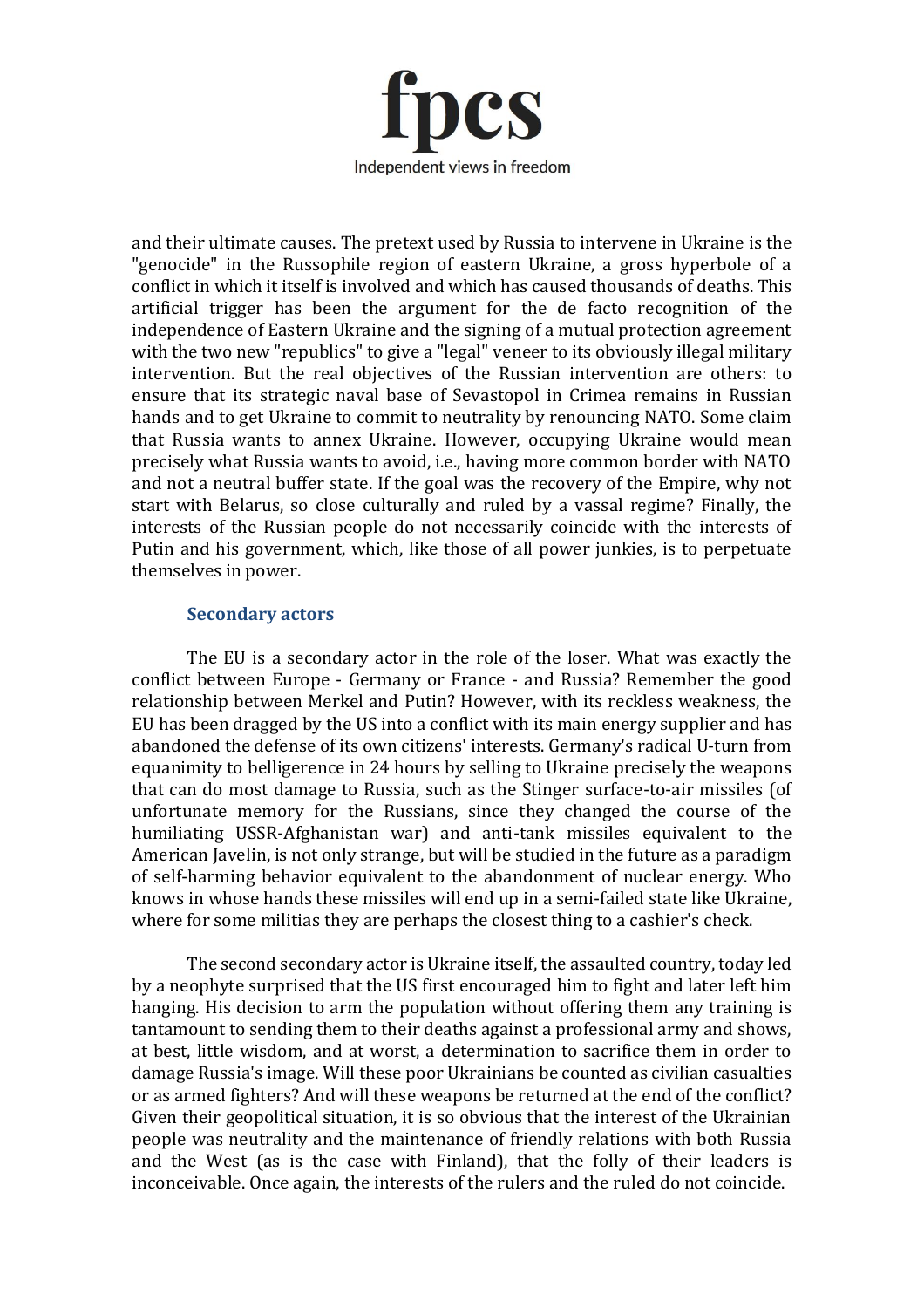

#### **NATO stirs up a hornet's nest**

The elders used to say that before judging a situation both sides should be heard. However, Europe, that pays so much lip service to freedom and yet hardly practices it, has censored the Russian media (it is not known under what legal authority), imposing de facto a single narrative that feeds the current xenophobic persecution of all things Russian. Since censorship is always an attempt to hide the truth, what is being hidden?

Russia has been claiming that, after the fall of the Soviet Union, NATO informally promised it would not expand eastward. The US denied this, but the German newspaper Der Spiegel has recently documented it in a way that proves the Russians right<sup>3</sup>. So does Jack Matlock, former US ambassador to the USSR (1987-1991) and a key diplomat in the negotiations that ended the Cold War. A few weeks ago he confirmed in an article that Russia was assured "that NATO would not move eastward one inch<sup>4"</sup>. However, in the following years NATO expanded to the very Russian border with the addition of 14 new member states. George Kennan, America's most respected 20th century strategist and an expert on Russia, called this NATO expansion "the most fateful error of American policy in the entire post-Cold War era5", adding: "There was no reason to do this. No one was threatening anyone6". Since then, Russia has voiced its concerns about feeling "encircled" by military infrastructure so close to its borders, but has been permanently ignored and the "parity" it claimed (a mutual recognition of legitimate security concerns) has been met with a wall of contempt. In the map below you can see NATO's extension towards the Russian border since the fall of the Wall, that is, just when the risk of Russian aggression had disappeared. Note that the latest proposed additions have been Ukraine and Georgia.

<sup>3</sup> [NATO's Eastward Expansion: Is Vladimir Putin Right? -](https://www.spiegel.de/international/world/nato-s-eastward-expansion-is-vladimir-putin-right-a-bf318d2c-7aeb-4b59-8d5f-1d8c94e1964d-amp) DER SPIEGEL an[d NATO's eastward](https://www.spiegel.de/ausland/nato-osterweiterung-aktenfund-stuetzt-russische-version-a-1613d467-bd72-4f02-8e16-2cd6d3285295)  [expansion: 1991 file finds support Russia's version -](https://www.spiegel.de/ausland/nato-osterweiterung-aktenfund-stuetzt-russische-version-a-1613d467-bd72-4f02-8e16-2cd6d3285295) DER SPIEGEL

<sup>4</sup> [I was there: NATO and the origins of the Ukraine crisis -](https://responsiblestatecraft.org/2022/02/15/the-origins-of-the-ukraine-crisis-and-how-conflict-can-be-avoided/) Responsible Statecraft

<sup>&</sup>lt;sup>5</sup> [The U.S. Decision to Enlarge NATO: How, When, Why, and What Next? \(brookings.edu\)](https://www.brookings.edu/articles/the-u-s-decision-to-enlarge-nato-how-when-why-and-what-next/)

<sup>6</sup> Quoted in The Great Delusion, by J. Mearsheimer, Yale University Press, 2018.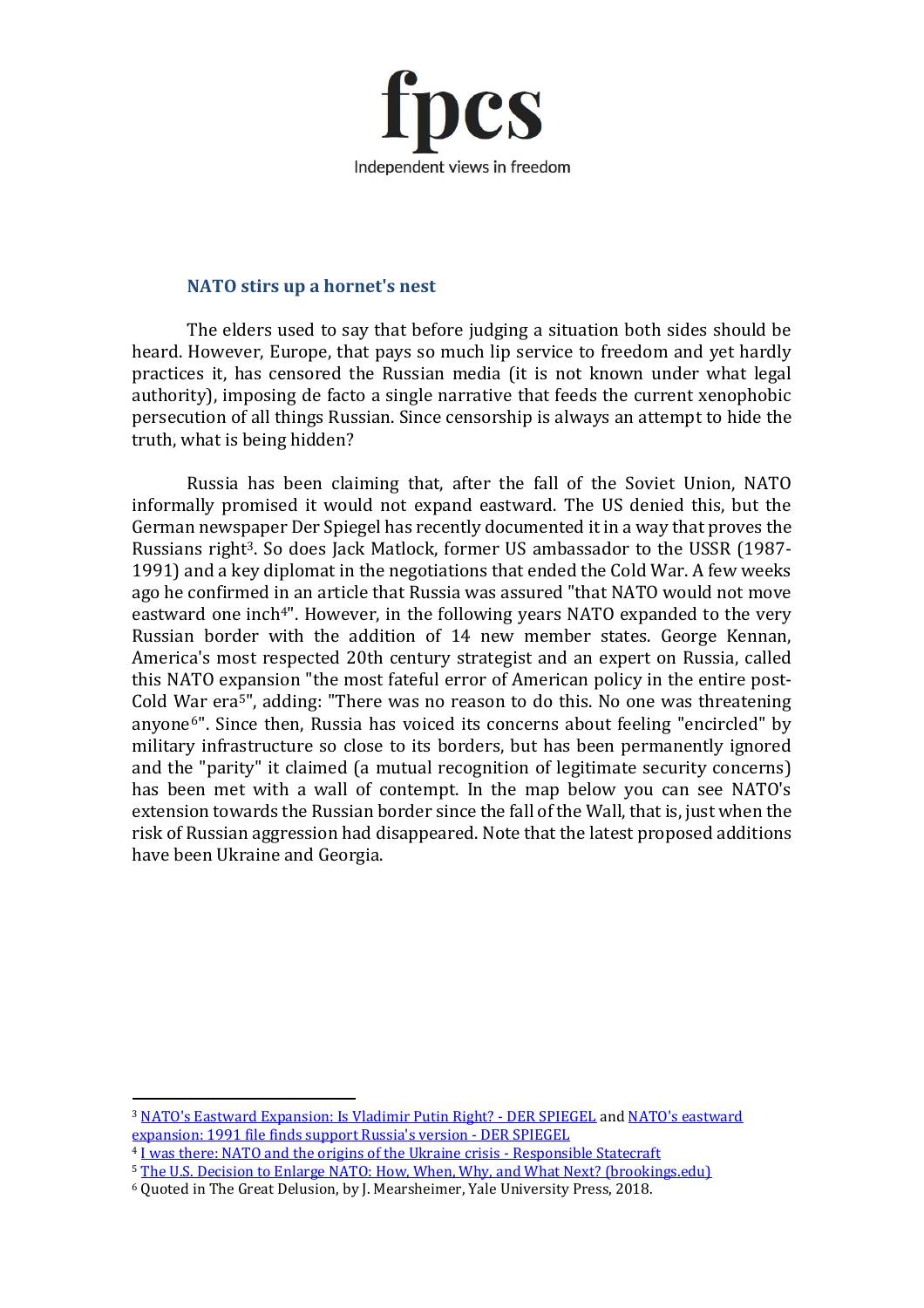



Source: North Atlantic Treaty Organization (NATO) Graphic: Natalie Croker, CNN

According to the well-known American Russologist Stephen Cohen, "since the 1990s, the US has treated post-Soviet Russia as a defeated nation with inferior legitimate rights<sup>7"</sup>. The double standard was obvious: the Americans could invoke national security reasons to intervene on the other side of the planet but the Russians had no right to do so within a stone's throw of their borders. Moreover, since the fall of the Wall, NATO has abandoned its deterrent and defensive nature (so effective when it played its extraordinary role in the Cold War) to become just another battering ram of US foreign policy, engaging in military offensives without UN endorsement as when it bombed Serbia, a Russian ally, for three months in 1999. In fact, what is NATO's raison d'être after the fall of Soviet communism? What enemy threatens it? And if the answer is Russia, then does its survival depend on Russia always being the enemy? At the Munich Security Conference in 2007, Putin bluntly expressed his concern to the leaders of the Western world: "We must seriously think

<sup>7</sup> War with Russia? By Stephen Cohen, Hot Books, 2019.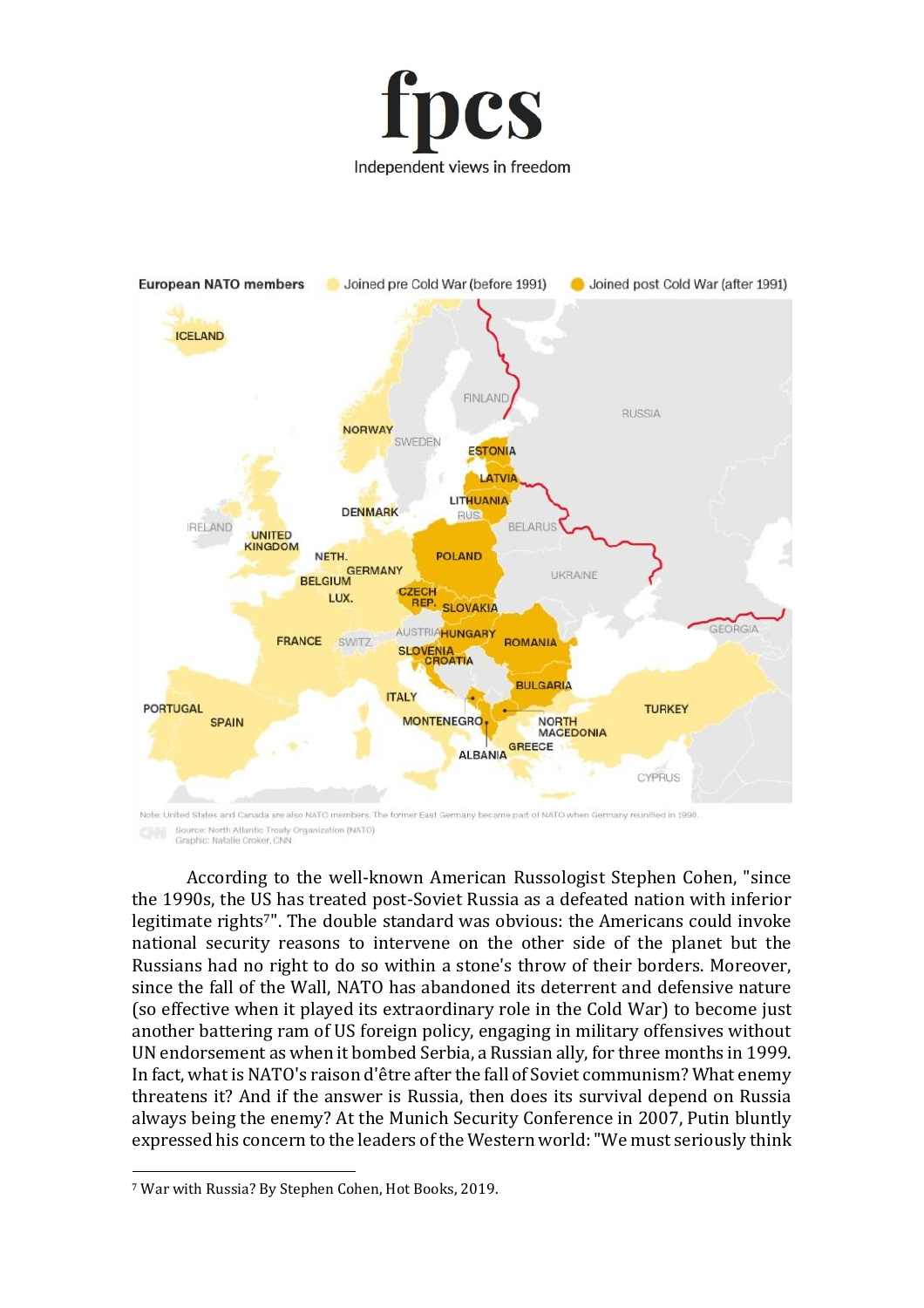

about the architecture of global security and search for a reasonable balance between the interests of all<sup>8</sup>". His words were ignored and a year later, at its Bucharest Summit, NATO again stirred up the hornet's nest by agreeing to the future incorporation of Georgia (situated between Turkey and Russia) and Ukraine<sup>9</sup>, which led a few months later to Russia's intervention when an emboldened Georgia attacked the separatist province of South Ossetia.

## **The proximate causes of the invasion**

In 2014 the Ukrainian president, democratically elected in an OSCEmonitored election<sup>10</sup>, decided not to sign a trade agreement with the EU whose fine print committed to adhere to EU "military and security" policies<sup>11</sup>. He did so under pressure from Russia, whose counteroffer included a large economic aid package. Overnight the "Maidan Revolution" emerged, a coup d'état probably instigated and supported by the US, as even the *Cato Institute* acknowledges<sup>12</sup>. The Ukrainian president was forced to flee the country and new elections were called, resulting in a new government, of course, pro-American. This made the civil conflict in Eastern Ukraine chronic and the bloodless Russian annexation of Crimea (site of the Russian naval base in Sevastopol), which gave rise to Western economic sanctions that still persist despite the fact that, according to Prof. Mearsheimer, of the University of Chicago and a world reference in International Relations, "it was the US that provoked this crisis<sup>13"</sup>. It should not be forgotten that Crimea is Russophile, since it belonged to Russia from the end of the 18th century until 1954, when the Soviet leader Khrushchev decided to transfer it to Ukraine. And let us remember that, despite being the largest nation on the planet, Russia's only access to warm seas its other two accesses to the sea are a narrow access to the Baltic and another to the Sea of Japan and the Sea of Okhotsk - is through the Black Sea to the Mediterranean, and that Sebastopol has been a very important Russian naval base for 250 years, an enclave which, due to its strategic importance, was already the object of a war in the mid-19th century (novelized, by the way, by the great Tosltoi).

In 2019, the Ukrainian government (i.e., the US) took a new step towards provocation when its Parliament amended the Constitution without prior referendum to include the goal of joining NATO.

<sup>&</sup>lt;sup>8</sup> [DP\\_Fillinger\\_Speeches.pdf \(muni.cz\)](https://is.muni.cz/th/xlghl/DP_Fillinger_Speeches.pdf)

<sup>9</sup> NATO - Official text: Bucharest Summit Declaration - [Issued by the Heads of State and Government](https://www.nato.int/cps/en/natolive/official_texts_8443.htm)  [participating in the meeting of the North Atlantic Council in Bucharest on 3 April 2008, 03-Apr.-](https://www.nato.int/cps/en/natolive/official_texts_8443.htm) [2008](https://www.nato.int/cps/en/natolive/official_texts_8443.htm)

<sup>10</sup> [Early Parliamentary Elections, 26 October 2014 | OSCE](https://www.osce.org/odihr/elections/ukraine/123759)

<sup>11</sup> Op. cit. War with Russia?...

<sup>&</sup>lt;sup>12</sup> [America's Ukraine Hypocrisy | Cato Institute](https://www.cato.org/commentary/americas-ukraine-hypocrisy)

<sup>13</sup> Op. cit. The Great Delusion…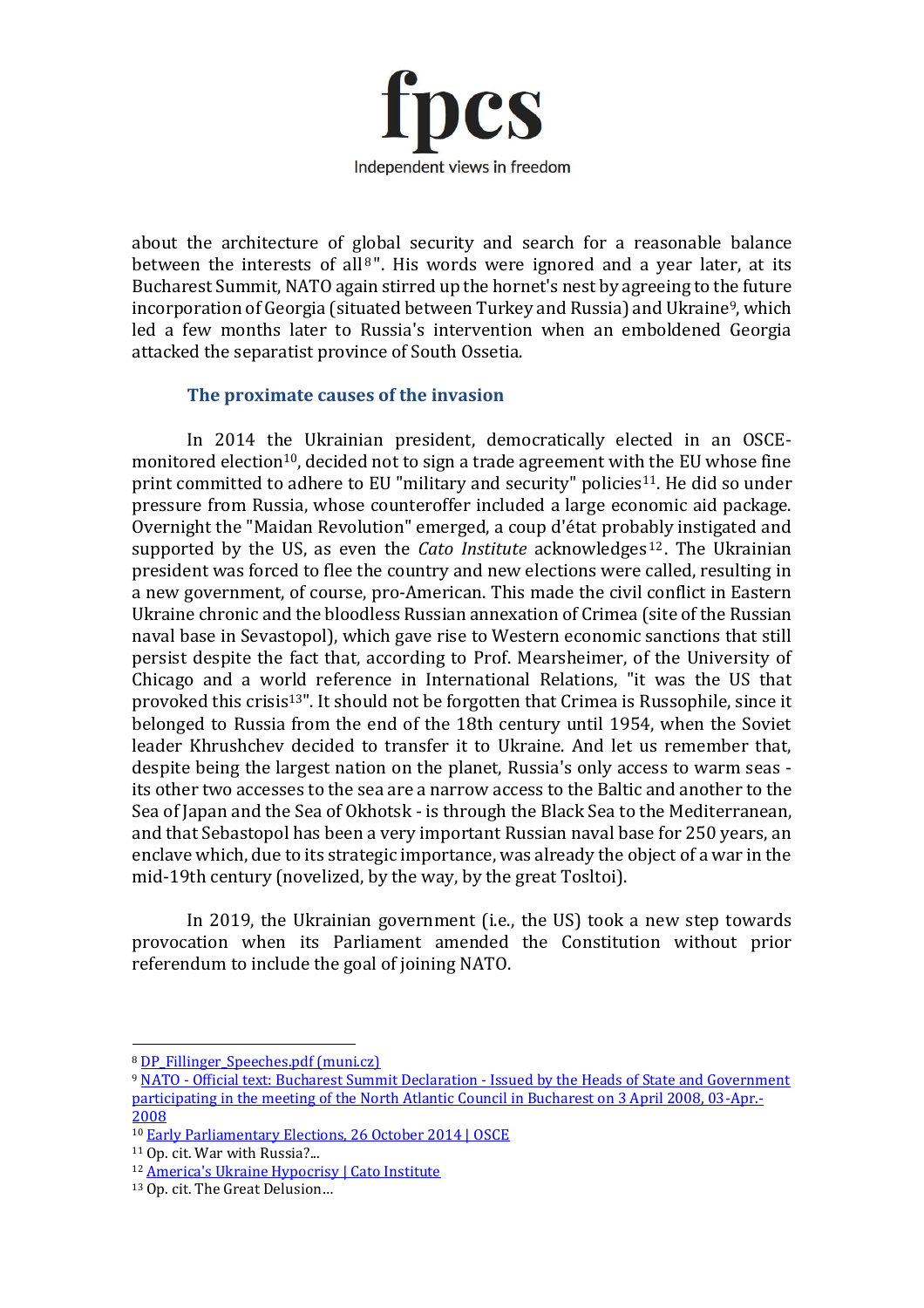

At the end of 2021, Russia's latest proposal to avoid a confrontation predictably failed as the US, once again, ignored all of its "red lines"; it was probably nothing more than a formality when military action was already planned.

For Ukraine, the real probability of accession to the EU (because of its poverty and corruption) and NATO (because of its territorial problems and because it would require the unanimous decision of its members) seems to be low. Thus, some dismiss as paranoid the Russian fear that an emboldened, rearmed and NATObound Ukraine might try to retake Crimea (and Sevastopol), risking a conflict between nuclear powers. Others dismiss Russia's motives as a mere alibi for achieving other, unspecified, objectives. However, it would have been easy to accept a decade-long moratorium on new NATO accessions to test Russian good faith. This was not done.

Finally, it is worth asking whether the incorporation of an unstable Ukraine would improve or worsen the security of current NATO members. Would it increase or decrease the risk of conflict? How would the incorporation of Ukraine improve the security of Spain - a country, by the way, for which NATO does not cover the defense of its Northern African border cities of Ceuta and Melilla, precisely where it is most exposed to external aggression? International relations are never based on friendship or the defense of high ideals, but on a quid pro quo, that is, on reciprocal interest, except, of course, when the relationship is one of submission. It is evident that this is the case of Spain vs Europe and of Europe vs the US.

#### **A perfectly avoidable conflict**

When the king of Assyria conquered Israel, he reproached the Jewish people for having deludedly trusted in the support of Egypt, "that broken reed that pierces the hand that rests on it" (Is 36:6). Similarly, the Ukrainian government has relied on the broken reed that is the US when the obvious interest of its country was neutrality in exchange for reciprocal security guarantees. Meanwhile, the sad and twilight role of the EU as a lackey of the US is summed up in a phrase of the former US Deputy Secretary of State during a 2014 conversation with its ambassador to Ukraine, surely recorded and leaked by the Russian secret services: "Fuck the EU" (sic)14. Americans live on the other side of the Atlantic and have hardly any trade dealings with Russia, but Europe has confronted its neighbor and main energy supplier (with whom it had no disputes) to defend US interests, and has done so with a frivolous warlike ardor contrary to the interests of its citizens, who will pay a high price. Moreover, by arming Ukraine and giving it hope in a conflict where it suffers from a clear inferiority of military capabilities, Europe has only prolonged the agony of the poor Ukrainian people, the innocent victim of American

<sup>14</sup> [Ukraine crisis: Transcript of leaked Nuland-Pyatt call -](https://www.bbc.com/news/world-europe-26079957) BBC News